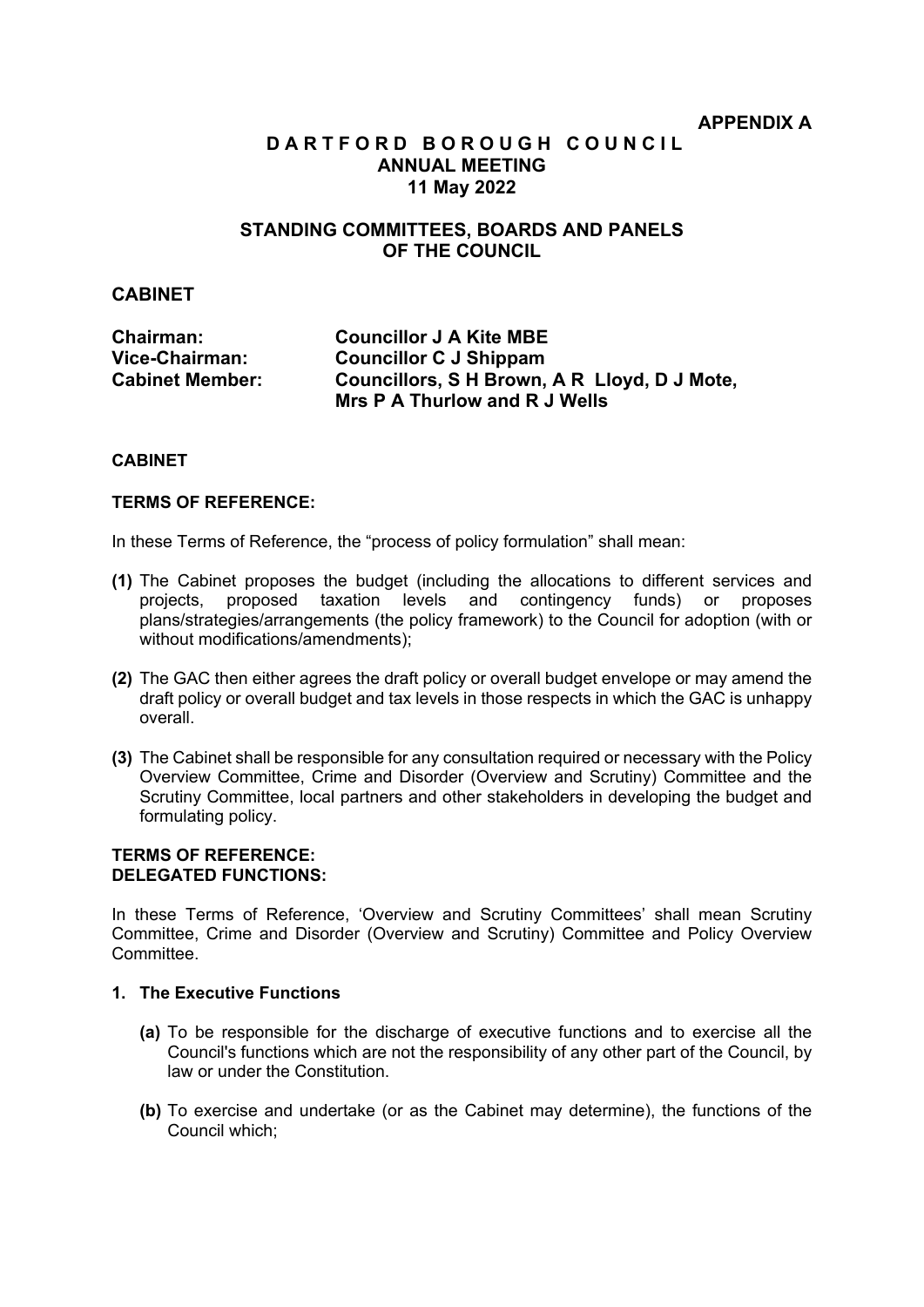- **(i)** are not specifically reserved to the GAC by regulations or otherwise specified as being functions which the GAC must determine;
- **(ii)** the GAC has discretion on (i.e. may exercise the function(s) itself or delegate it), but chooses not to carry out the function(s);
- **(iii)** are not delegated by the GAC to another Committee, Board, Panel or Officer pursuant to section 101 of the Local Government Act 1972;
- **(iv)** are not listed in these Terms of Reference as being matters on which the Cabinet makes recommendations to the GAC;
- **(v)** are not exercised in a way, which breaches or has the effect of breaching plans, strategies and policies approved by the GAC.

### **2. The Leadership Role**

- **(1)** Lead and co-ordinate the community planning process;
- **(2)** Lead and co-ordinate the preparation of statutory and non-statutory plans and strategies;
- **(3)** Consult on and draw up the annual budget, including capital plans;
- **(4)** Take decisions on resources and priorities to deliver the strategies within budgets approved by the Council, consulting with other Councillors and stakeholders in the local community as necessary;
- **(5)** Be the focus for forming partnerships with other agencies and the business and voluntary sectors locally to address local needs.

#### **3. The Policy Framework**

- **(1)** Be responsible for effective implementation of Council policy and delivering services in line with the approved budget, policy framework and Financial Regulations;
- **(2)** Respond to any recommendation(s) made by the Overview and Scrutiny **Committees**

#### **(3) In-Year Amendments**

*The GAC may at the same time as approving/adopting a policy, agree which elements of the policy the Cabinet will have the freedom to amend.*

- **(4)** Where appropriate, seek advice from the Policy Overview Committee or from the Council before taking a major decision even if it lies within the Council's agreed strategic policy framework and has been allowed for in the budget.
- **(5)** Shape its proposals in the light of the views of the community, other local stakeholders, including potential partners/Tenants Participation Compact and the representations of Councillors outside the Cabinet.
- **(6)** To refer work items to the Overview and Scrutiny Committees as and when necessary.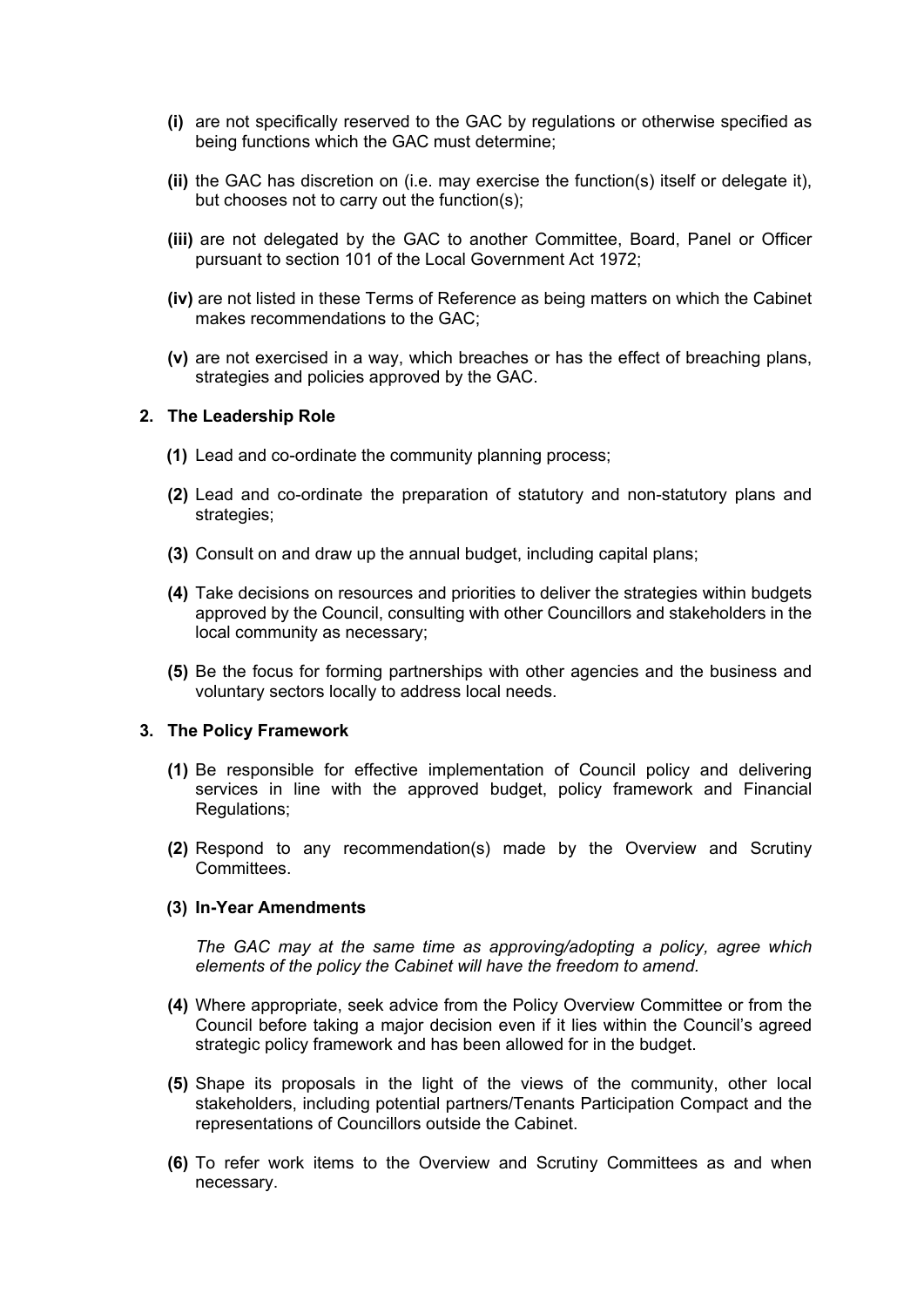**(7)** To receive recommendations from the Overview and Scrutiny Committees.

## **(8) Local Plan and Planning Policy**

Responsible for formulating the Local Development Scheme (Section 15 of the Planning and Compulsory Purchase Act 2004 (as amended); Local Development Documents in accordance with the Town and Country Planning (Local Planning)(England) Regulations 2012 and the Community Infrastructure Levy in accordance with the Community Infrastructure Levy Regulations 2010 (as amended) and effecting the necessary consultations with stakeholders, as appropriate.

*NB The approval of Development Plan Documents (Regulation 19 of the Town and Country Planning (Local Planning)(England) Regulations 2012)) from publication stage onwards, is a decision of GAC and not the Cabinet*

- **(9)** Subject to the process of policy formulation, recommend to the GAC for approval/adoption, statutory and other plans (refer to the GAC Terms of Reference).
- **(10)** Expand the Council's policy framework by deciding that other plans and strategies (statutory and non-statutory) and policies be adopted by the GAC.

NB: If the Cabinet is minded to determine a matter not in accordance with the policies adopted by the Council (a departure decision) that decision MUST be taken by the Council unless it is an urgent departure decision taken in accordance with Standing Order 55(4). Any modifications to the plans, strategies or arrangements must be adopted (with or without amendments) by the Council unless the Council at the time of adopting/approving the plans, strategies or arrangements has delegated to the Cabinet the authority to make in-year amendments to the plan, strategy or arrangement in question.

- **(11)** Responsible for all the steps leading up to the adoption by the GAC, of plans and strategies.
- **(12)** To approve other plans, strategies and policies which are not required by law to be approved/adopted by the GAC.

## **4. Plans requiring Secretary of State Approval**

Responsible for the preparation of draft plans and ancillary documents and/or the formulation of arrangements for submission to the Council for adoption prior to being submitted to the relevant Secretary of State for approval as required from time to time.

*NB: The Cabinet is responsible for amending such plan or strategy as required by the Minister from whom approval is required and the GAC shall formally adopt the final, approved version of the plan prior to implementation*

### **5. Budget Framework**

**(1)** Responsible for all the steps leading up to the adoption by the Council of the overall budget framework and taxation levels (Local Government Finance Act 1992).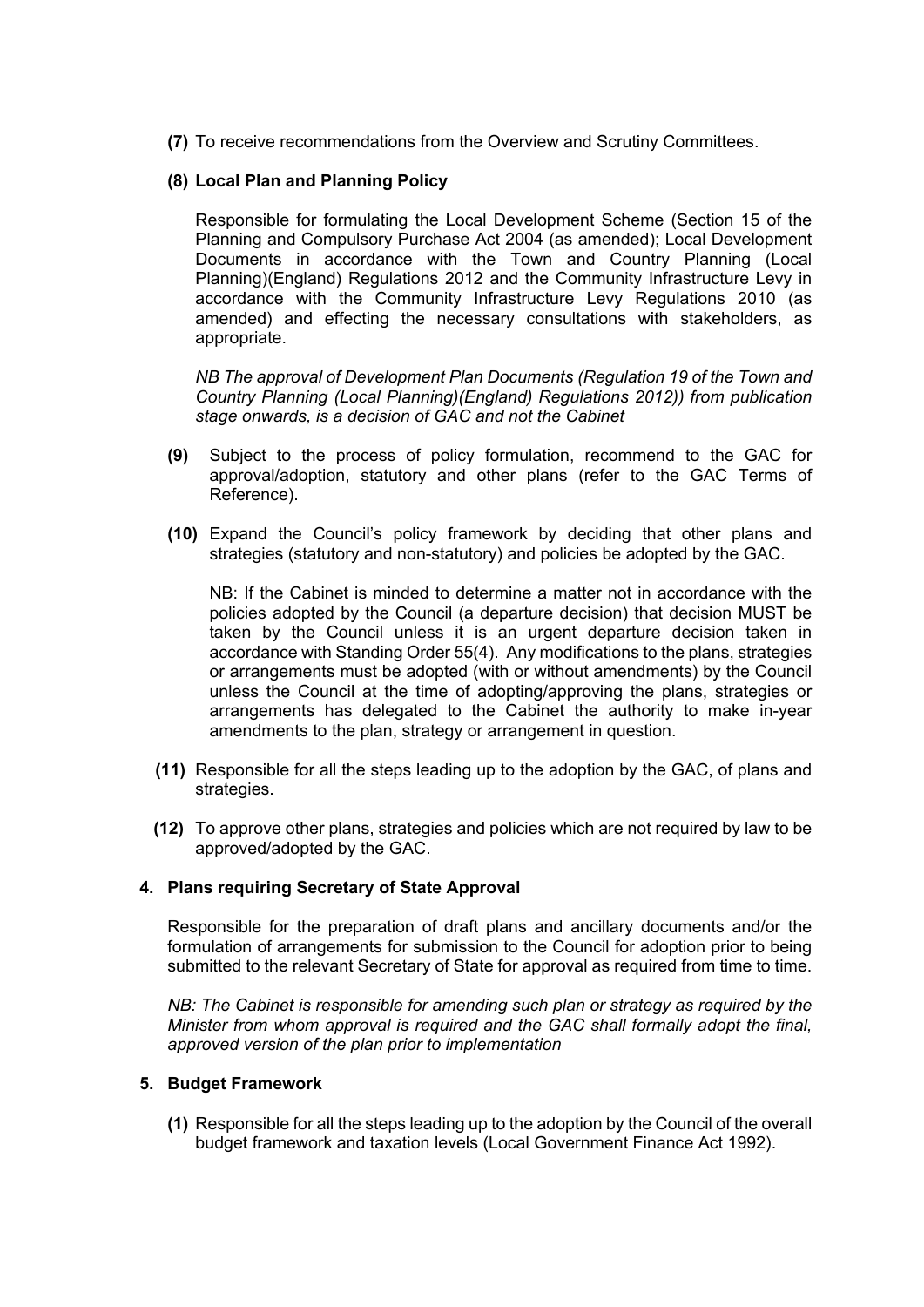**(2)** In developing the budget, responsible for any consultation required or necessary with the Policy Overview Committee.

## **6. Economic, Environmental and Social Well-being of the Borough**

Receive recommendations from the Overview and Scrutiny Committees in relation to matters which are not the direct responsibility of the Council, but which nevertheless, affect the economic, environmental and social well-being of the Borough of Dartford.

## **7. Residual Planning Functions**

- **(a)** To recommend to the GAC the making of Compulsory Purchase Orders.
- **(b)** To receive recommendations from the Development Control Board on designation of conservation areas and to determine accordingly.
- **(c)** To establish nature reserves under Part VII of the Environmental Protection Act 1990.
- **(d)** To be responsible for the removal of permitted development rights through Article 4 Directions.

NB: The Cabinet may require information as to interests into land but only where this is preliminary to the exercise of powers to make Compulsory Purchase Orders.

**(e)** To oversee all procedural steps relating to the preparation of a Neighbourhood Development Plan (Part 5, The Neighbourhood Planning (General) Regulations 2012) and to consider what actions to take in response to an examiner's recommendations in respect of Neighbourhood Development Plans (Section 38A of the Planning and Compulsory Purchase Act 2004 (as amended)).

*NB The decision to make or refuse to make a Neighbourhood Development Plan (Section 38A(4) of the Planning and Compulsory Purchase Act 2004(as amended)) is a decision of GAC and not the Cabinet*

- **(f)** To adopt, revise and revoke Local Development Orders under Section 61A of the Town and Country Planning Act 1990 (as amended) and to oversee all procedural steps including local consultation.
- **(g)** To oversee all procedural steps relating to the preparation of Neighbourhood Development Orders and Community Right to Build Orders (Part 6, the Neighbourhood Planning (General) Regulations 2012.
- **(h)** To make decisions about a proposed Neighbourhood Development Order or Community Right to Build Order following receipt of the examiner's report, including making or refusing to make an Order (Schedules 4B and 4C of the Town and Country Planning Act 1990 (as amended)).

## **(i) Community Infrastructure Levy (CIL)**

To:

- (a) compile the CIL Charging Schedule for adoption by the GAC;
- (b) set the CIL rate; and
- (c) decide on the spending of CIL receipts.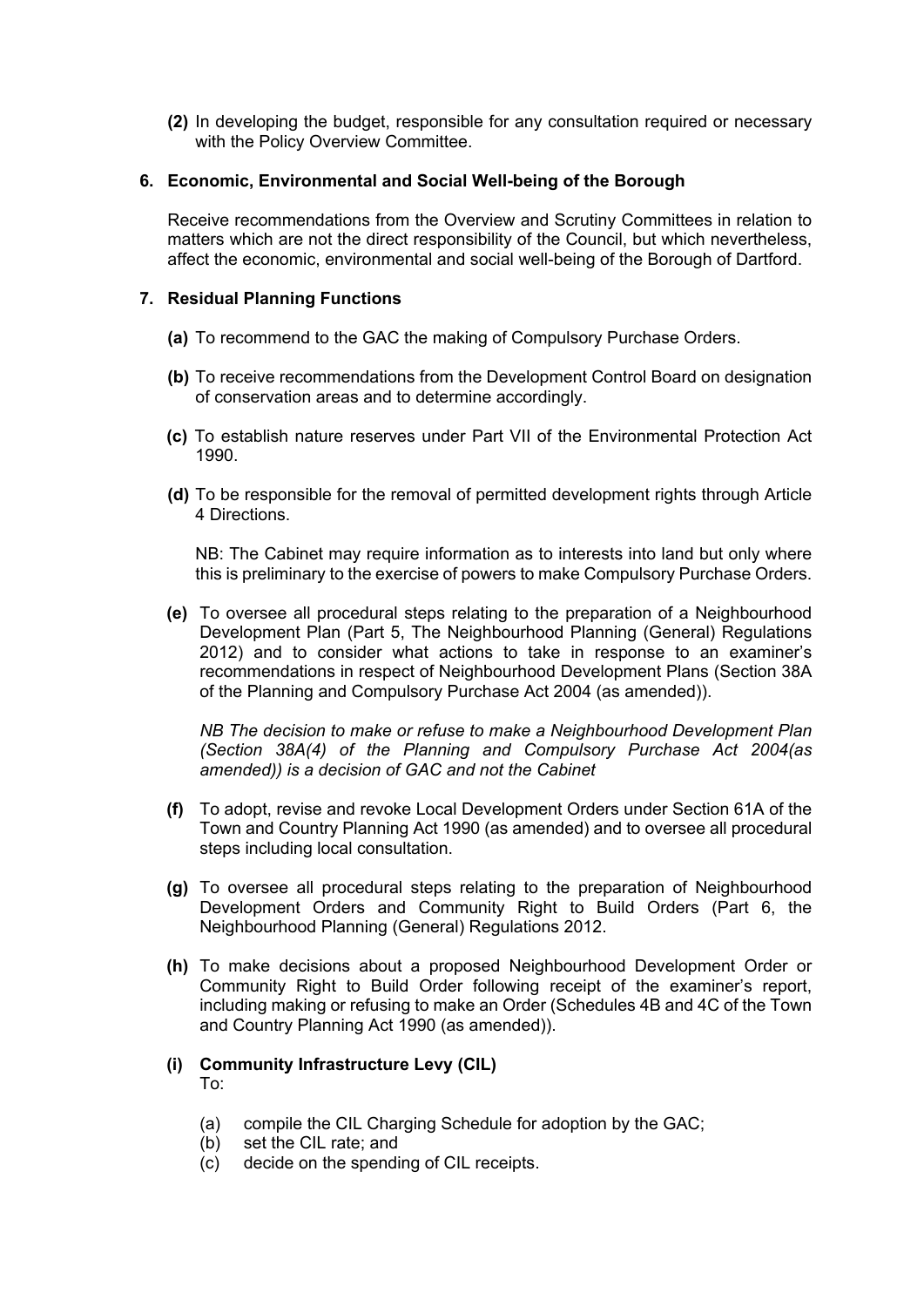## **8. Environmental**

- **(a)** Responsible for functions in respect of control of pollution, statutory nuisances and other environmental protection functions, but excluding those related to regulatory, consent or enforcement decisions.
- **(b)** Responsible for functions relating to the management of air quality.

## **9. Health and Safety**

Responsible for all matters related to health and safety for the Council.

## **10. Exercise of Joint Arrangements**

- **(a)** To make agreements with other local authorities for the placing of staff at the disposal of those other local authorities, (example to facilitate the exercise of joint arrangements) but only in relation to the discharge of Cabinet functions.
- **(b)** To appoint an individual (and revoke the appointment) to:
	- **(i)** any office other than an office in which he/she is employed by the Council;
	- **(ii)** any body other than
		- **(a)** the Council;
		- **(b)** a joint committee of two or more authorities.
	- **(iii)** any committee or sub-committee of such body.

## **11. Contracts**

To decide whether to contract out a function or service and to whom to award the contract providing that the function/service falls within the responsibility of the Cabinet.

### **12. Localism Act 2011**

To decide the form and contents of the Council's list of assets of community value and the procedure to be applied.

### **13. Local Acts**

Responsible for any function under a local Act other than the functions specified to be the responsibility of the GAC and/or as delegated by the GAC to other Committees, Boards, Panels and Officers pursuant to section 101 of the Local Government Act 1972.

### **14. Spending of Budget Allocations and Reallocation of Funds**

- **(1)** Responsible for the control, monitoring and expenditure of budgets within the Cabinet's remit.
- **(2)** Responsible for the reallocation of funds from one service to another within the adopted budget, reserves and provisions.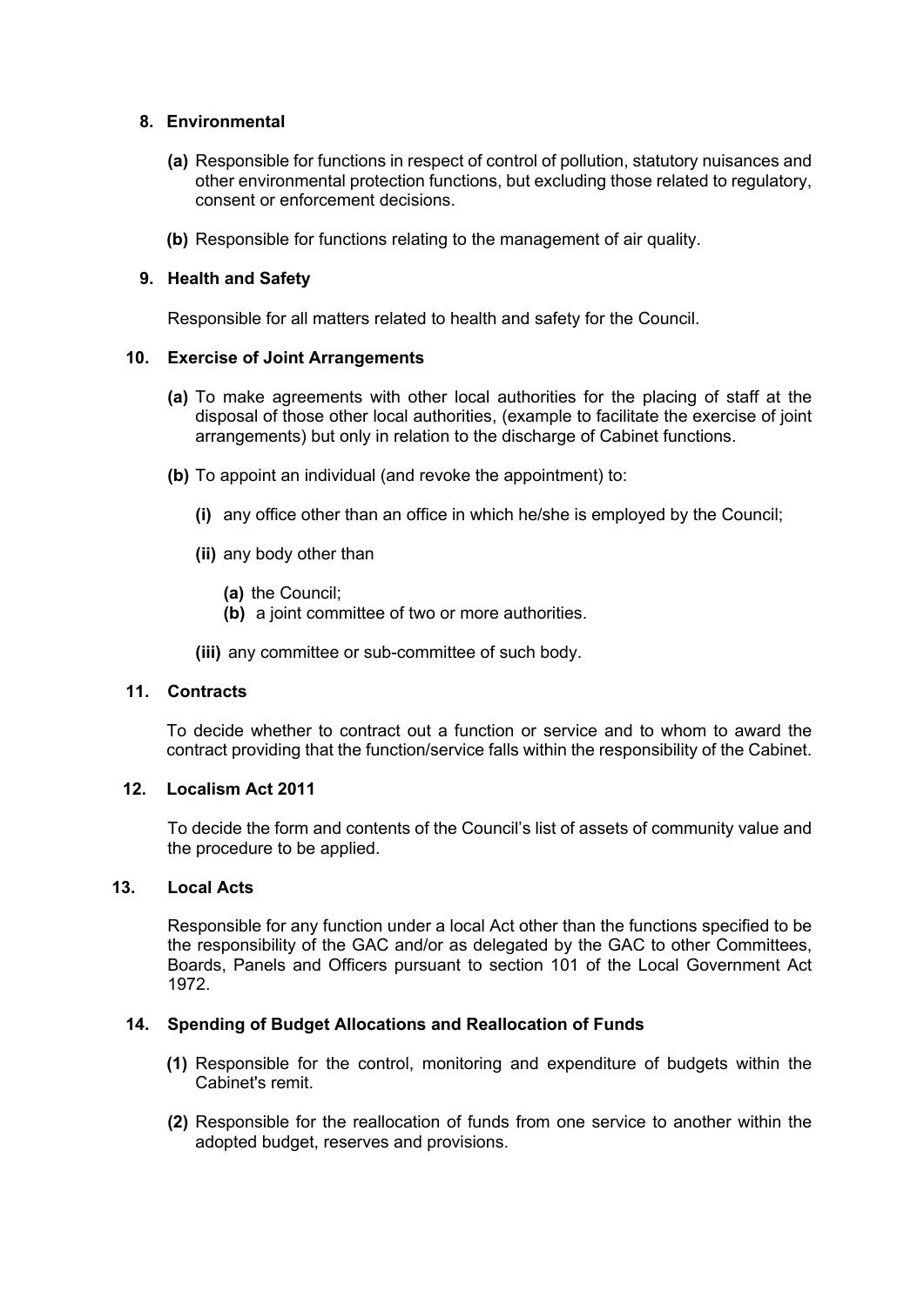NB: If the Cabinet is minded to determine a matter not in accordance with the resources available and any parameters detailed in Standing Orders and/or Financial Regulations, that decision MUST be taken by the GAC unless it is an urgent departure decision taken in accordance with Standing Order 55(4).

## **15. Appointments to Outside Bodies**

Responsible for making appointments from within the Cabinet membership and from Councillors outside the Cabinet and other persons to any body outside the Council in connection with the discharge of any Cabinet function and subject to the Council's Equality and Diversity Framework.

## **16. Delegations**

Remain responsible to the Council, through the Scrutiny Committee, for the Cabinet functions delegated (the decision to delegate and the way that the function is being carried out) to Officers or other structures outside the Cabinet.

## **17. Monitoring Officer and Chief Finance Officer Reports**

- **(a)** Without prejudice to the role and responsibilities of the GAC and Audit Board to receive Monitoring Officer and Chief Finance Officer reports on;
	- **(i)** lawfulness or maladministration;

**(ii)** unlawful expenditure where this relates to functions, which are the responsibility of the Cabinet.

NB: The report must be copied to all Members of the Council and all action in respect of the matter in the report will be suspended until the Cabinet has considered the report. The Scrutiny Committee may consider whether it is appropriate to hold a short enquiry into the matter prior to the Cabinet's consideration of it.

**(b)** After considering the Monitoring Officer's/Chief Finance Officer's report, report accordingly to the GAC (and where applicable, to the Chief Finance Officer and to the Council's external auditor) explaining what if any, action is to be taken in consequence of the report and the reasons for that action or for not taking action.

### **18. Discussion/Consultation Papers**

To respond to discussion/consultation papers relating to matters connected/associated with the functions of the Cabinet or matters connected/associated with bodies established by the Council or Cabinet and reporting to the Cabinet.